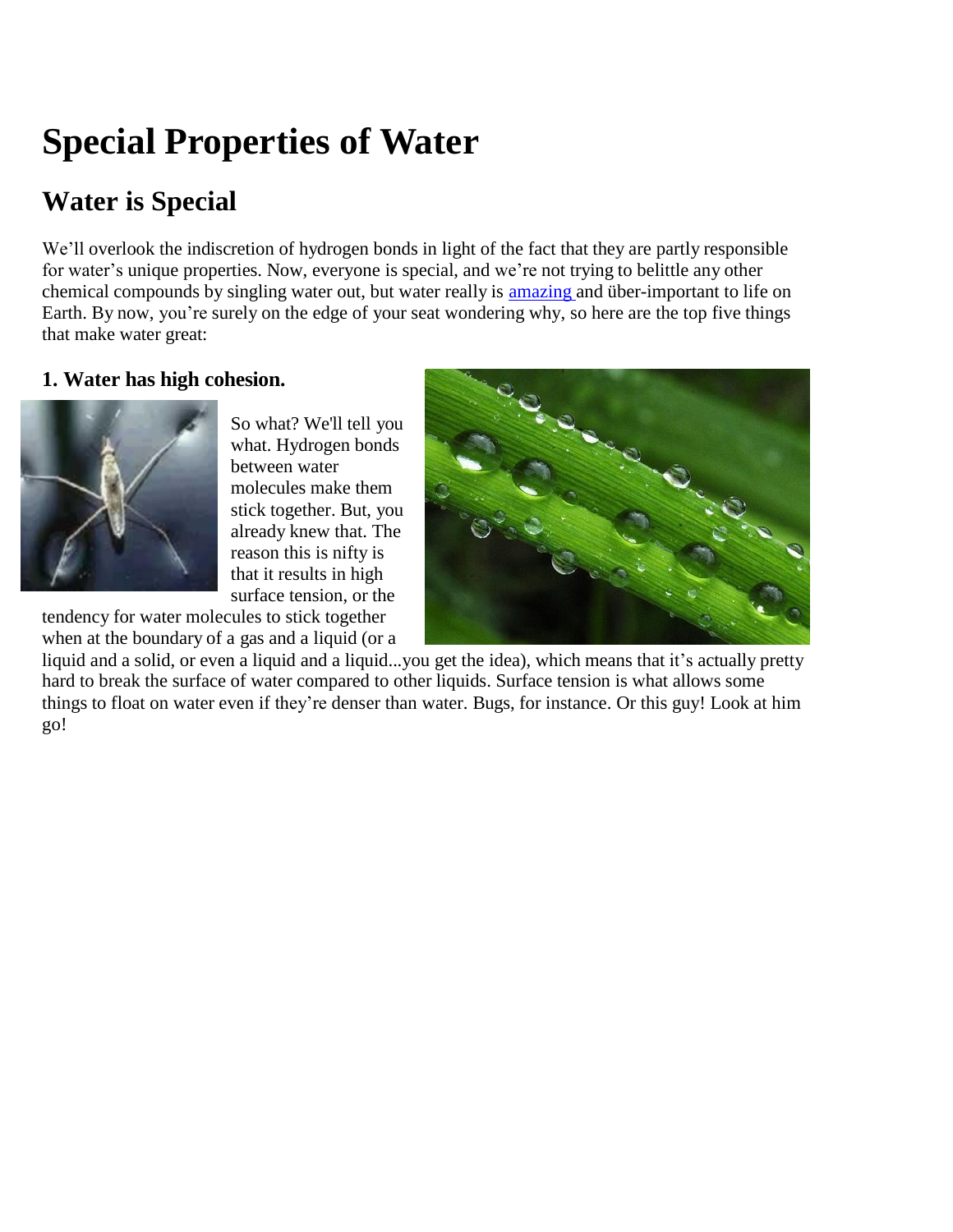#### **2. Water is a great solvent.**

Water is dangerously good at dissolving things. A master dissolver, if you will. Since water is a polar molecule, its positive end is attracted to negatively charged ions or the negative sides of other polar molecules, and its negative side is attracted to positively charged ions or the positive sides of other polar molecules. If you drop a salt crystal into water, the sodium ion  $(Na^+)$  will quickly be surrounded by eager water molecules with the negative sides facing the positive sodium ion; the chlorine ion (CI) will be similarly surrounded by other water molecules with positive sides facing the negative chlorine ion. It's vaguely reminiscent of the way paparazzi descend on celebrities, or the way vultures hone in on a dead carcass. Metaphors aside, the important point is that the Na<sup>+</sup> and Cl<sup>-</sup> get separated from each other, or dissolve in the water. Things that dissolve in water easily are **hydrophilic** ("water-loving"), and the "dissolvability" property is called **solubility**.

Looks like a party!





Have you ever tried to mix oil and water? No? Not much of a partier then, are you? It's a humbling experience because everyone fails. Oil is **hydrophobic** ("water-fearing") and immediately puts a stop to all of this dissolving business. Fats, including oil, are **nonpolar molecules**. All the component atoms in nonpolar molecules are sharing electrons equally among themselves. No squabbles there. The result, though, is that there is nothing for water to be attracted to, since water, the polar snob that she is, likes either ions or other polar molecules. The take-home point is this: if a substance is not polar or charged in any way, it usually won't dissolve in water (insoluble). You're out of luck, nonpolar molecules.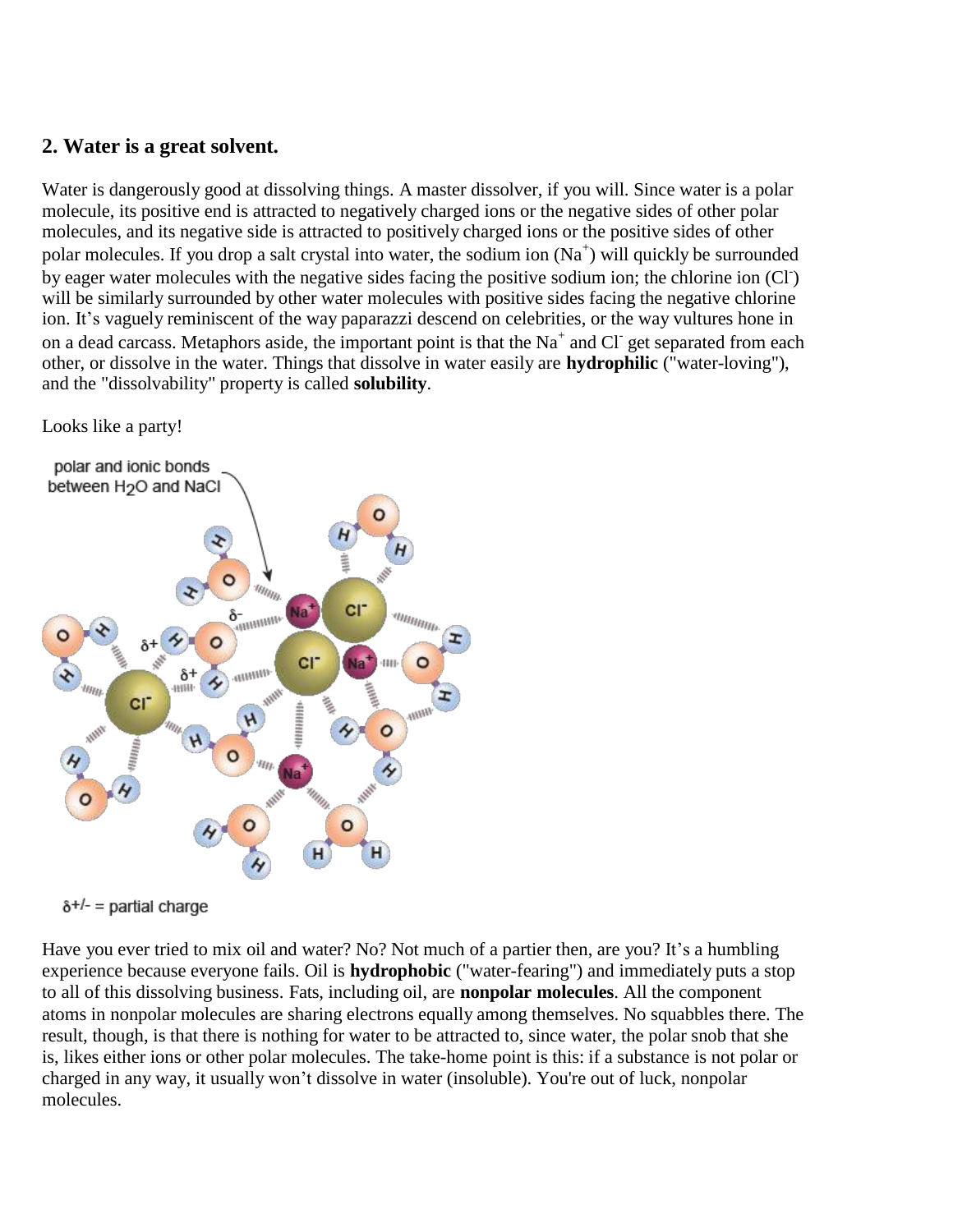# **3. Water acts like a buffer.**

What is a buffer? Let's start with some background info first.



To understand buffers, we need to know a thing or two about **acids** and **bases**. **Acids** are substances that release hydrogen ions  $(H<sup>+</sup>)$  into solution. HCl, or hydrochloric acid, is a compound formed by ionic bonds. When you drop it in water, the  $H^+$  and Cl<sup>-</sup> come apart, because as we said before, water is polar and will attack charged ions. Cue the paparazzi and/or vulture imagery. As a result, a whole bunch of  $H^+$  ions are released into solution, which dramatically increases the concentration of  $H^+$ . An increase in the concentration of  $H^+$  causes an increase in acidity.

A **base**, on the other hand, is a substance that will bind to the free hydrogen ions  $(H<sup>+</sup>)$  that might be floating around in solution. NaOH is an example of a base. Bases are also known as **alkaline**. When you drop NaOH in water, the Na<sup>+</sup> ions become separated from the hydroxide ions (OH). Even though the oxygen and hydrogen of OH<sup>-</sup> are bound together covalently, they still count as an ion because, as a unit, they possess an extra electron, and therefore, have a net negative charge. Back to bases. You can probably guess what happens when a stray OH ion encounters a free  $H^+$  ion: it's love at first sight, and the ions bind. What happens as a result? The concentration of free  $H^+$  ions in that solution decreases, which *increases* the basicity. Bases have more OH<sup>-</sup> ions than acids.

To summarize, acids release a bunch of  $H^+$  ions into solution, and bases mop them up like they're Swiffer. The last thing to mention before we come back to buffers is **pH**. The pH scale goes from 1 to 14 and is the way we measure how acidic a solution is, which has to do with how many hydrogen ions are in solution. Pure water has a pH of 7, which is neutral, and has exactly the same number of  $H^+$  ions as OH-ions floating around in solution.

Two things to remember:

- 1. If there are relatively more  $H^+$  ions, the pH goes down, increasing the acidity. More  $H^+$ , more acidic, lower pH.
- 2. If there are fewer  $H^+$  ions, the pH increases, increasing the basicity. Less  $H^+$ , more basic, higher pH.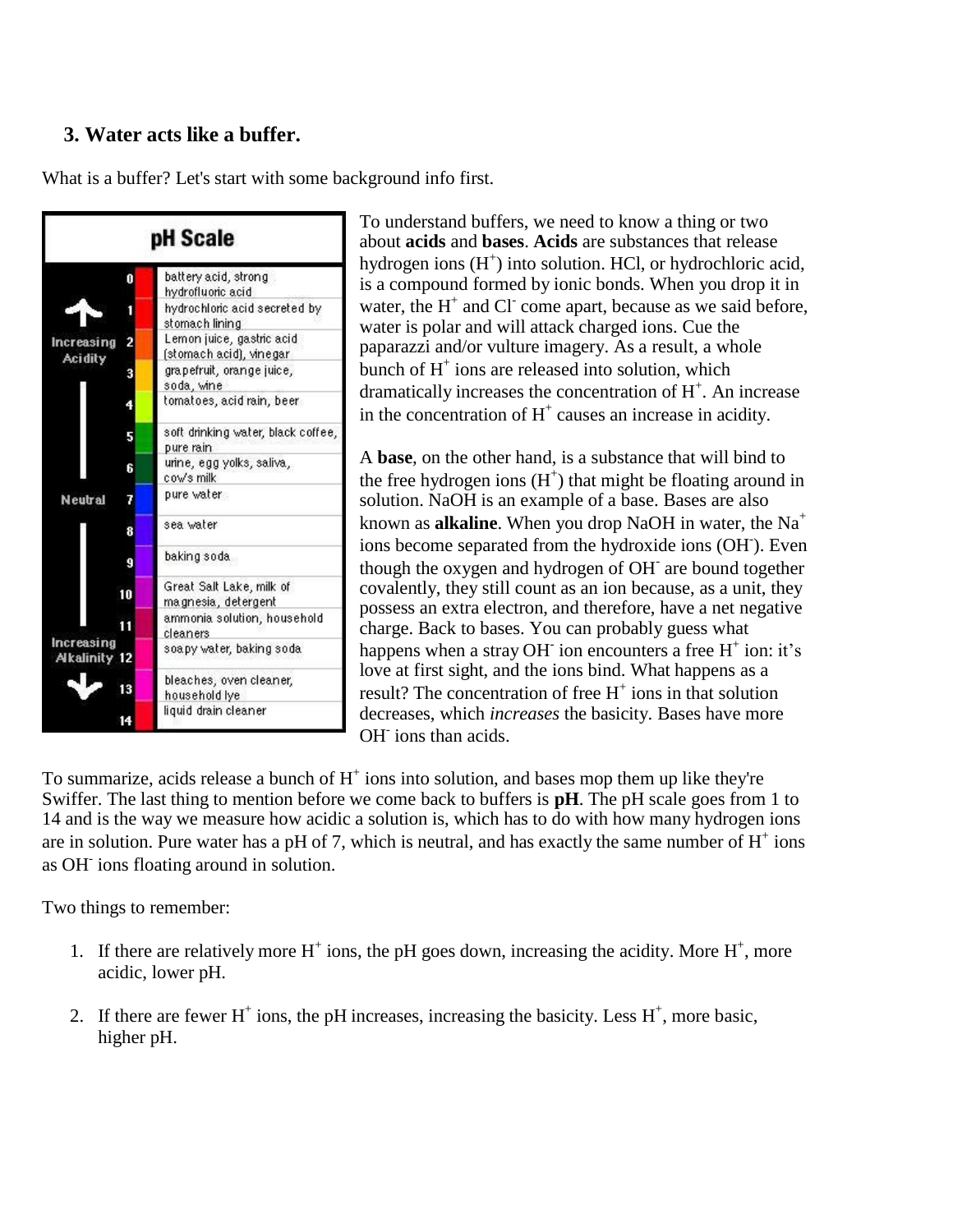Remember that the pH scale runs from 0 to 14, and each step represents a tenfold difference. In other words, a solution with a pH of 5 is 100 times more acidic than something with a pH of 7. And a solution with a pH of 3 is 10,000 times more acidic than something with a pH of 7. To put this in perspective, soda has a pH of 3. Kind of makes you want to rethink that Big Gulp Coke, doesn't it?

OK, back to buffers. A **buffer** is a substance that helps to moderate any changes in pH that result from the addition of acids or bases. This is important because, as you'll learn later, most of the chemical processes that occur in living organisms are highly sensitive to pH, and drastic changes in pH can cause some serious trouble. Therefore, buffers are a little bit like well-meaning control freaks.

Water, as stated at the beginning of this section, can act like a buffer if there is a sudden change in pH. At any given moment, there are a few  $H_2O$  molecules that break apart and form  $H^+$  and OH. Don't worry...most of the water molecules are still completely bound together. There are a few hydrogen ions here and there who effectively get tired of "sharing" an electron with the pushy, selfish oxygen atoms. They throw their little atomic arms up and shout, "Fine! The electron is all yours. I'm outta here!" Therefore, there are a few stray  $H^+$  and corresponding OH<sup>-</sup> ions floating around in solution.

These few dissociated water molecules are what give water its buffering ability. If we add an acid to solution, some of the free OH $\overline{\ }$  ions will bind to the newly added H $^+$  ions, which will moderate the decrease in pH. Similarly, if we add a whole bunch of base to the solution, some of the added base will bind to the free  $H^+$  ions in solution, which will moderate the increase in pH.

Having said all of this, while water *can* be a buffer, it isn't a fantastic one since most of the H<sub>2</sub>O molecules remain completely stuck together. It has a little bit of buffering capability and is helpful with small changes in pH, but it is by no means the best and certainly can't compensate for super drastic changes in pH.